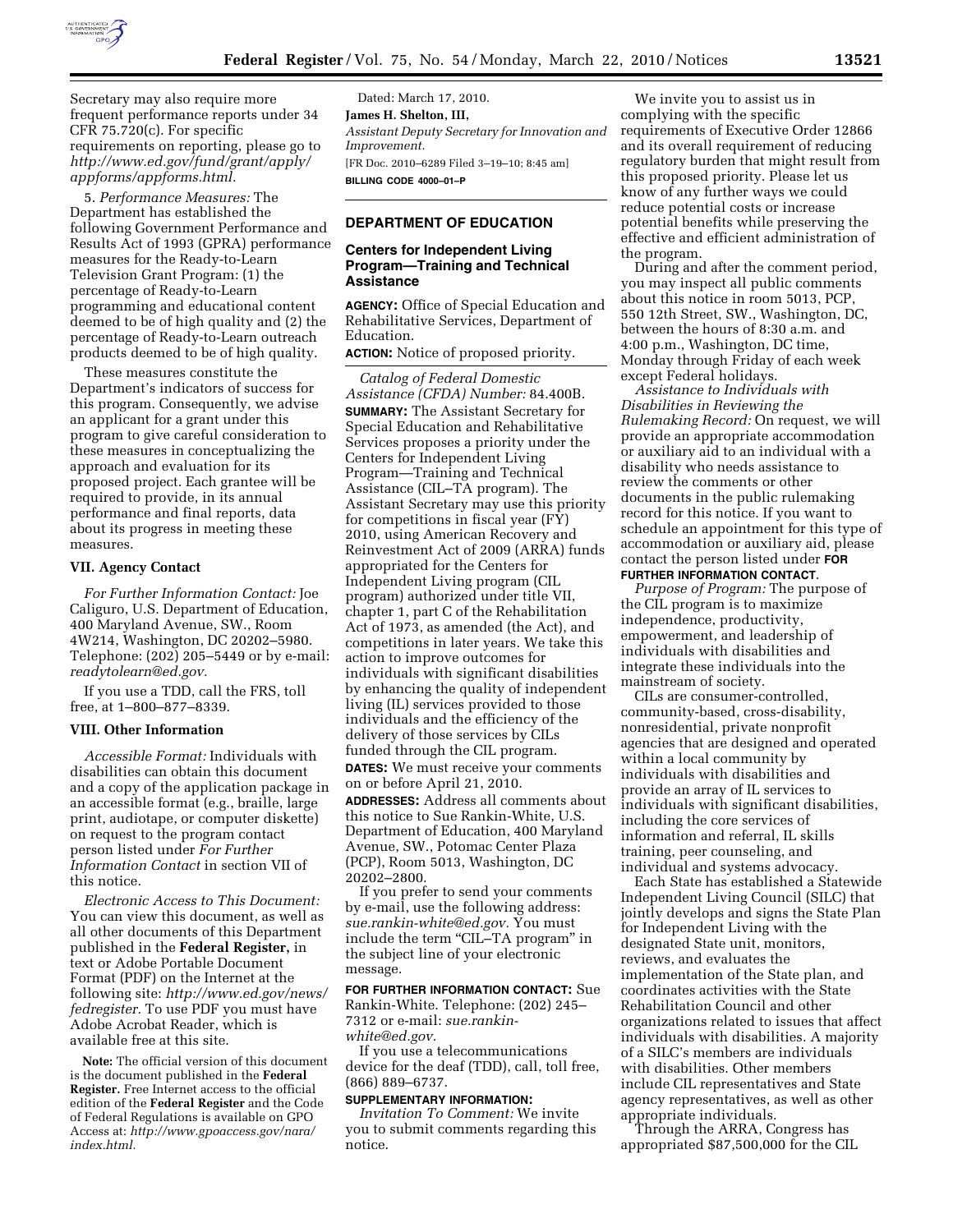program to be obligated by FY 2010. Under section 721(b)(1) of the Act, the Department is required to reserve between 1.8 and 2 percent of the funds appropriated for the CIL program to provide training and technical assistance to CILs, agencies eligible to become CILs, and SILCs with respect to planning, developing, conducting, administering, and evaluating CILs.

**Program Authority:** 29 U.S.C. 796f(b). *Applicable Program Regulations:* 34 CFR part 366.

## **Proposed Priority**

This notice contains one proposed priority.

# *Centers for Independent Living (CILs) Community-Based Training and Technical Assistance Project*

*Background:* Under the CIL–TA program, the Department currently funds three training and technical assistance grants: one is in its final year and supports training and technical assistance to CILs and SILCs on the issue of service delivery to young people with disabilities as they transition from school to living independently, and two provide general, comprehensive training and technical assistance to CILs and SILCs, respectively.

The training and technical assistance needs of CILs are ongoing and evolve as new centers are funded, and existing centers add and reassign personnel, expand, and change. The Department identifies the training and technical assistance needs of CILs and SILCs through its review of responses to a survey in their annual performance reports and through its monitoring and technical assistance efforts.

Based on this annual survey and on our ongoing monitoring and technical assistance activities, we have determined that a significant proportion of CILs would benefit from training and technical assistance to improve their efforts: to develop strategies to address the needs of underserved populations and underserved geographic areas within the center's service area; to promote community-based alternatives to institutionalization; to assist youths with disabilities in their transition from school to postsecondary education, employment, and IL; and to better serve individuals with disabilities residing in rural areas.

For this reason, we intend to use this priority to award a grant to provide targeted training and technical assistance to CILs on one or more of the following topics:

• *Developing Strategies to Address the Needs of Underserved Populations*  *and Underserved Geographic Areas.*  Although CILs provide IL services to individuals with significant disabilities within a defined geographical area, CILs have acknowledged that often there are barriers to serving certain populations and certain areas within the center's service area. For example, cultural mores of particular ethnic populations may not be supportive of interventions by ''outsiders'' to provide independent living to individuals with significant disabilities, and, in isolated, rural areas, it may be physically difficult to access the consumers who live in that area in order to provide services. Providing technical assistance to CILs so that they can implement better strategies to overcome barriers and reach out to serve underserved populations and geographic areas will result in centers that are truly community-based and that adequately serve the entire community they were intended to serve.

• *Promoting Community-based Alternatives to Institutionalization.* CILs play a critical role in assisting individuals with significant disabilities to move from institutional settings to community-based living, or to prevent institutionalization in the first place, by helping these individuals obtain the accessible housing, transportation, assistive technology, and IL skills they need to leave nursing homes and other institutional settings. Providing technical assistance and training in this area and sharing effective practices among CILs will enhance their current efforts to promote community-based alternatives to institutionalization.

• *Assisting Transition-age Youths to Live Independently.* CILs are working with an increasing number of transitionage youths with significant disabilities exiting secondary schools and entering postsecondary institutions or the labor market. Training and technical assistance in this area will help CILs work collaboratively with the elementary and secondary education system, colleges and universities, employers, and vocational rehabilitation agencies to ensure that transition-age youths with significant disabilities and their families have the information, resources, and services they need to ensure their success as adults.

• *Providing IL Services in Rural Settings.* Individuals with significant disabilities who need IL services and live in rural settings pose difficult challenges to CILs. For example, it is not unusual in rural States for the CIL's cost of travelling to meet with the consumer to exceed the cost of the services that are eventually provided to that individual. Training and technical assistance in this area will help CILs to

utilize efficient outreach practices, including the use of information technology whenever possible, to provide IL services effectively in rural settings.

*Proposed Priority:* This proposed priority supports a Training and Technical Assistance Project to assist CILs in one or more of the following important and challenging areas: developing strategies to address the needs of underserved populations and underserved geographic areas; promoting community-based alternatives to institutionalization; assisting transition-age youths to succeed after secondary school; and providing IL services in rural settings.

To meet this priority, applicants must demonstrate all of the following in their applications:

(a) Evidence that the project team includes staff members with expertise in each of the priority topic areas on which the applicant is proposing to provide training and technical assistance;

(b) A sound plan for providing training and technical assistance and materials that (1) is based on rigorous research, where available; (2) utilizes a broad range of available, accessible technologies and methodologies; and (3) is sufficient to provide training and technical assistance to as many CILs as possible.

(c) An assurance that the applicant will coordinate and collaborate with other training projects funded by the Department to ensure that its training activities are complementary and nonduplicative and that its dissemination activities are effective and efficient. At a minimum, the Training and Technical Assistance Project must coordinate with RSA's CILs Training and Technical Assistance Center.

*Types of Priorities:* When inviting applications for a competition using one or more priorities, we designate the type of each priority as absolute, competitive preference, or invitational through a notice in the **Federal Register**. The effect of each type of priority follows:

*Absolute priority:* Under an absolute priority, we consider only applications that meet the priority (34 CFR 75.105(c)(3)).

*Competitive preference priority:*  Under a competitive preference priority, we give competitive preference to an application by (1) awarding additional points, depending on the extent to which the application meets the priority  $(34 \text{ CFR } 75.105(c)(2)(i))$ ; or  $(2)$  selecting an application that meets the priority over an application of comparable merit that does not meet the priority (34 CFR 75.105(c)(2)(ii)).